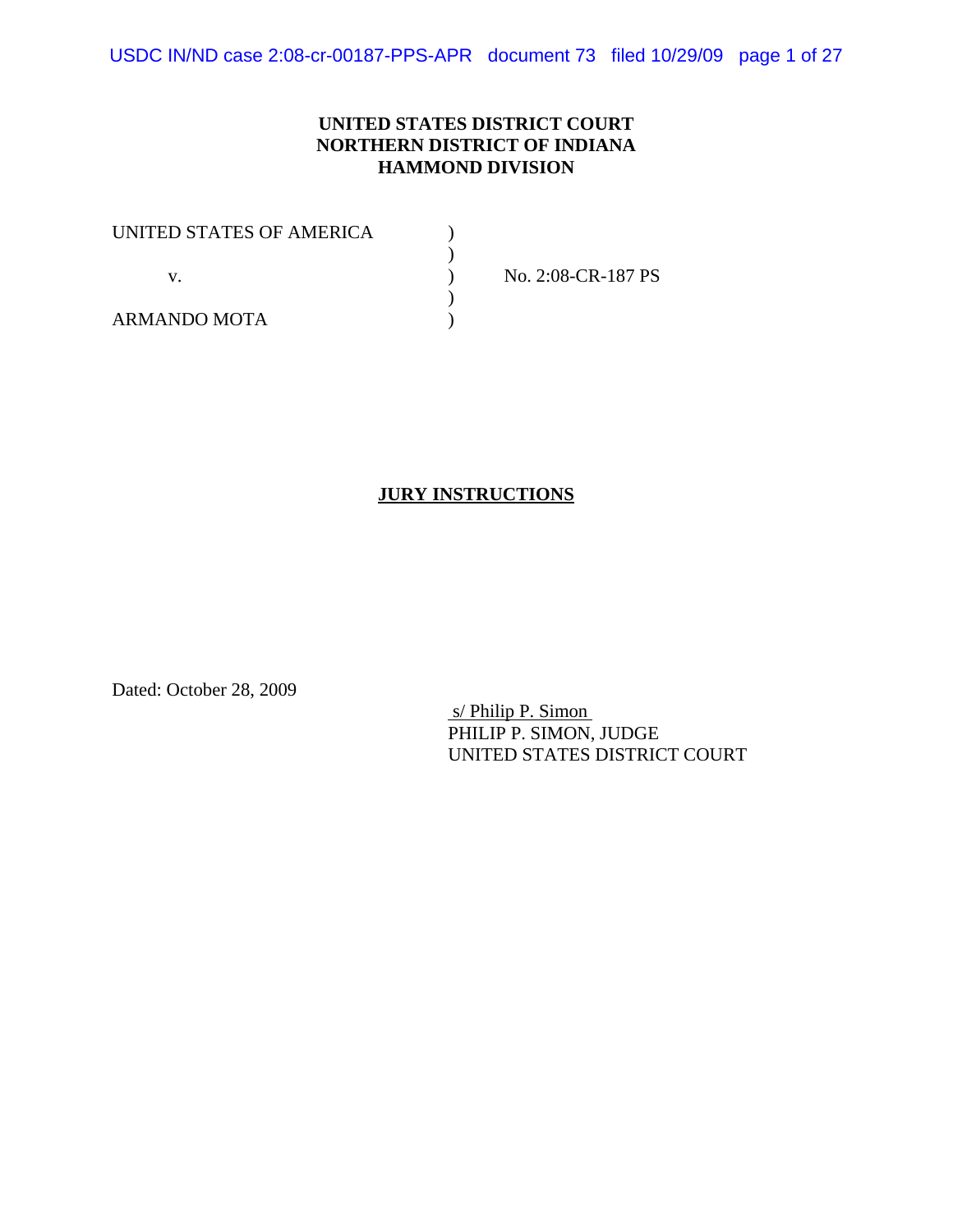Members of the jury, you have seen and heard all the evidence and the arguments of the attorneys. Now I will instruct you on the law.

You have two duties as a jury. Your first duty is to decide the facts from the evidence in the case. This is your job, and yours alone.

Your second duty is to apply the law that I give you to the facts. You must follow these instructions, even if you disagree with them. Each of the instructions is important, and you must follow all of them.

Perform these duties fairly and impartially. Do not allow sympathy, prejudice, fear, or public opinion to influence you. You should not be influenced by any person's race, color, religion, national ancestry, or sex.

Nothing I say now, and nothing I said or did during the trial, is meant to indicate any opinion on my part about what the facts are or about what your verdict should be.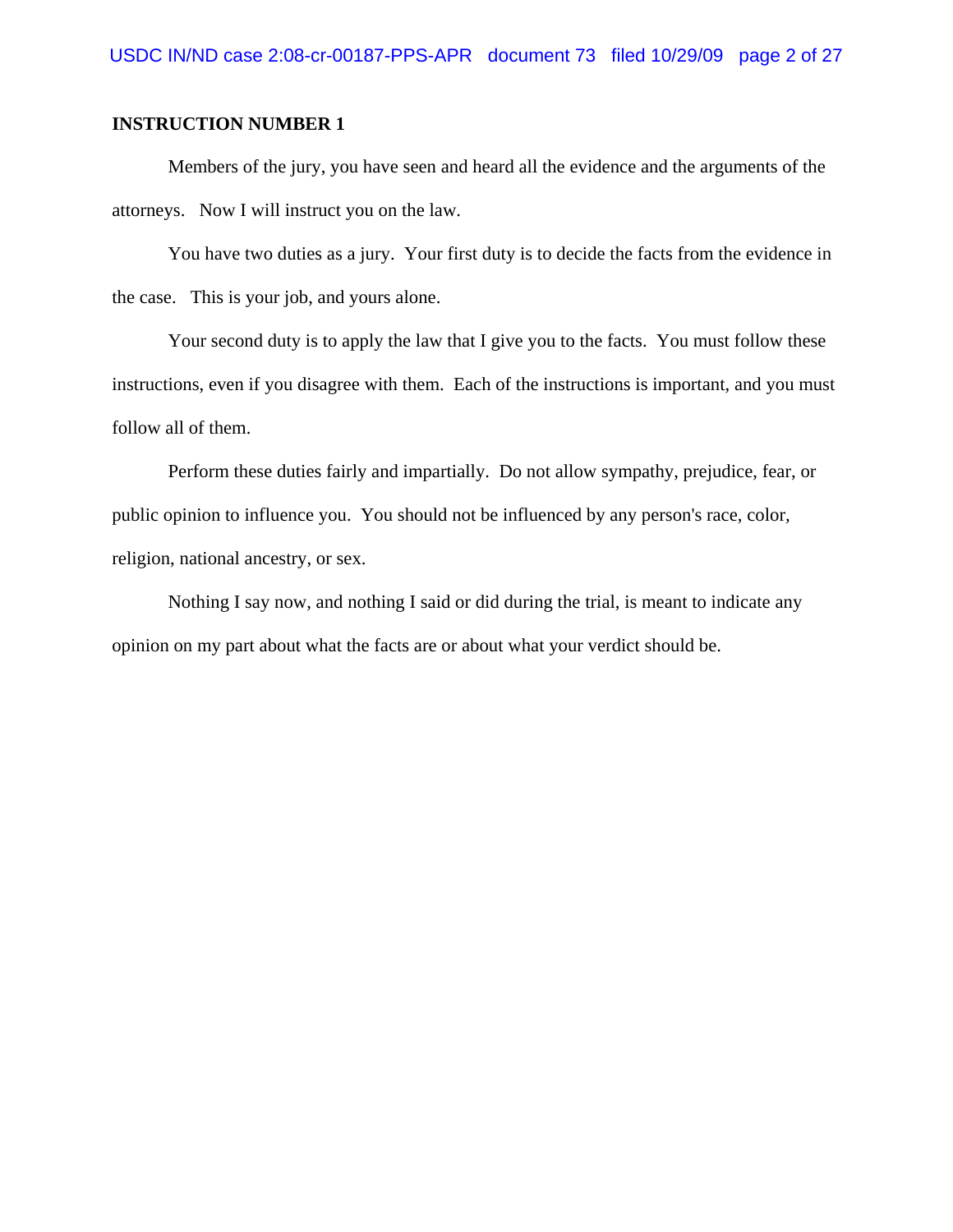The evidence consists of the testimony of the witnesses, the exhibits admitted in evidence, and stipulations. A stipulation is an agreement between both sides that certain facts are true or that a person would have given certain testimony. I have taken judicial notice of certain facts that may be regarded as matters of common knowledge. You may accept those facts as proved, but you are not required to do so.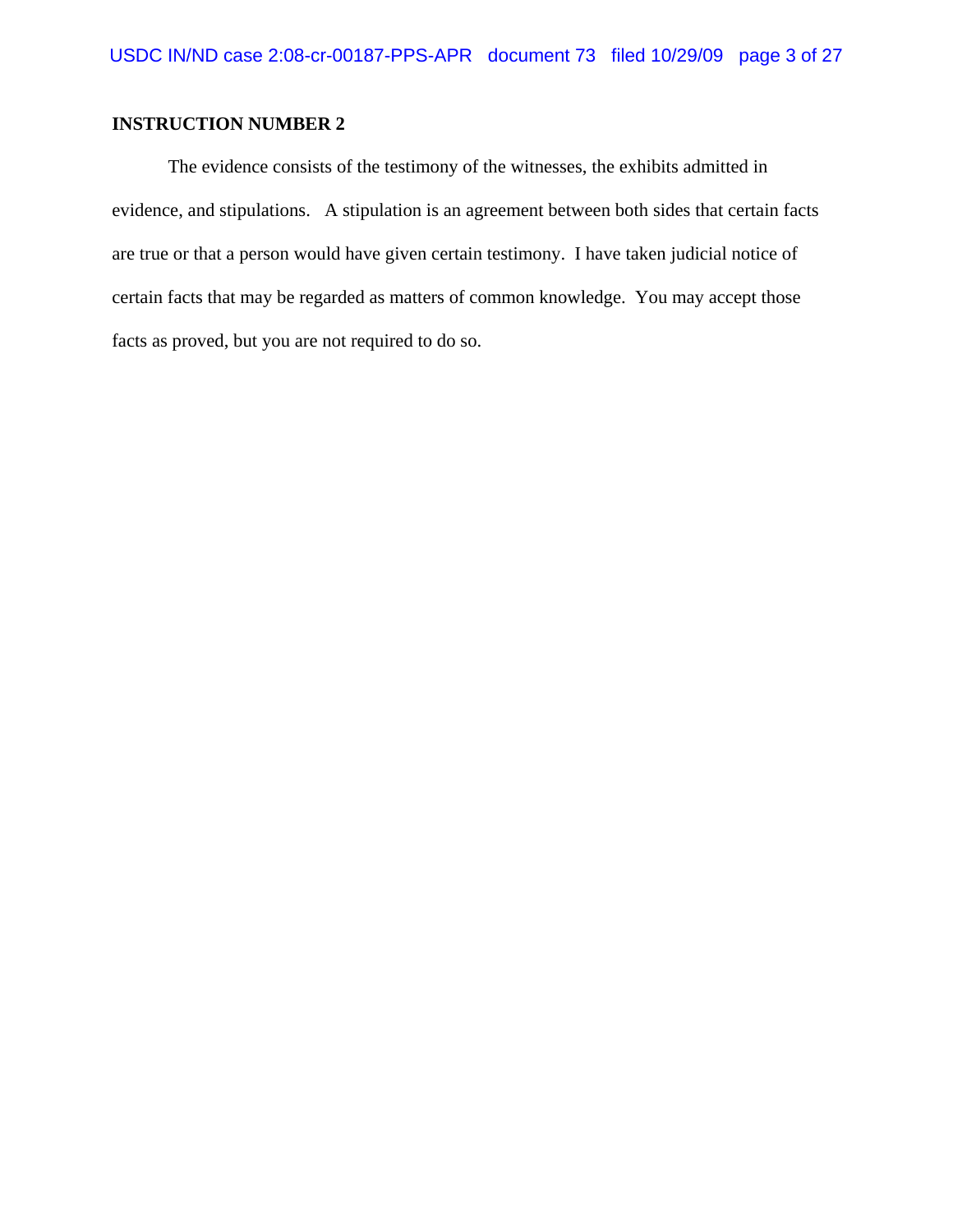You are to decide whether the testimony of each of the witnesses is truthful and accurate, in part, in whole, or not at all, as well as what weight, if any, you give to the testimony of each witness. In evaluating the testimony of any witness, you may consider, among other things:

- the witness's intelligence;

- the ability and opportunity the witness had to see, hear, or know the things that the witness testified about;

- the witness's memory;

- any interest, bias, or prejudice the witness may have;

- the manner of the witness while testifying; and

- the reasonableness of the witness's testimony in light of all the evidence in the case.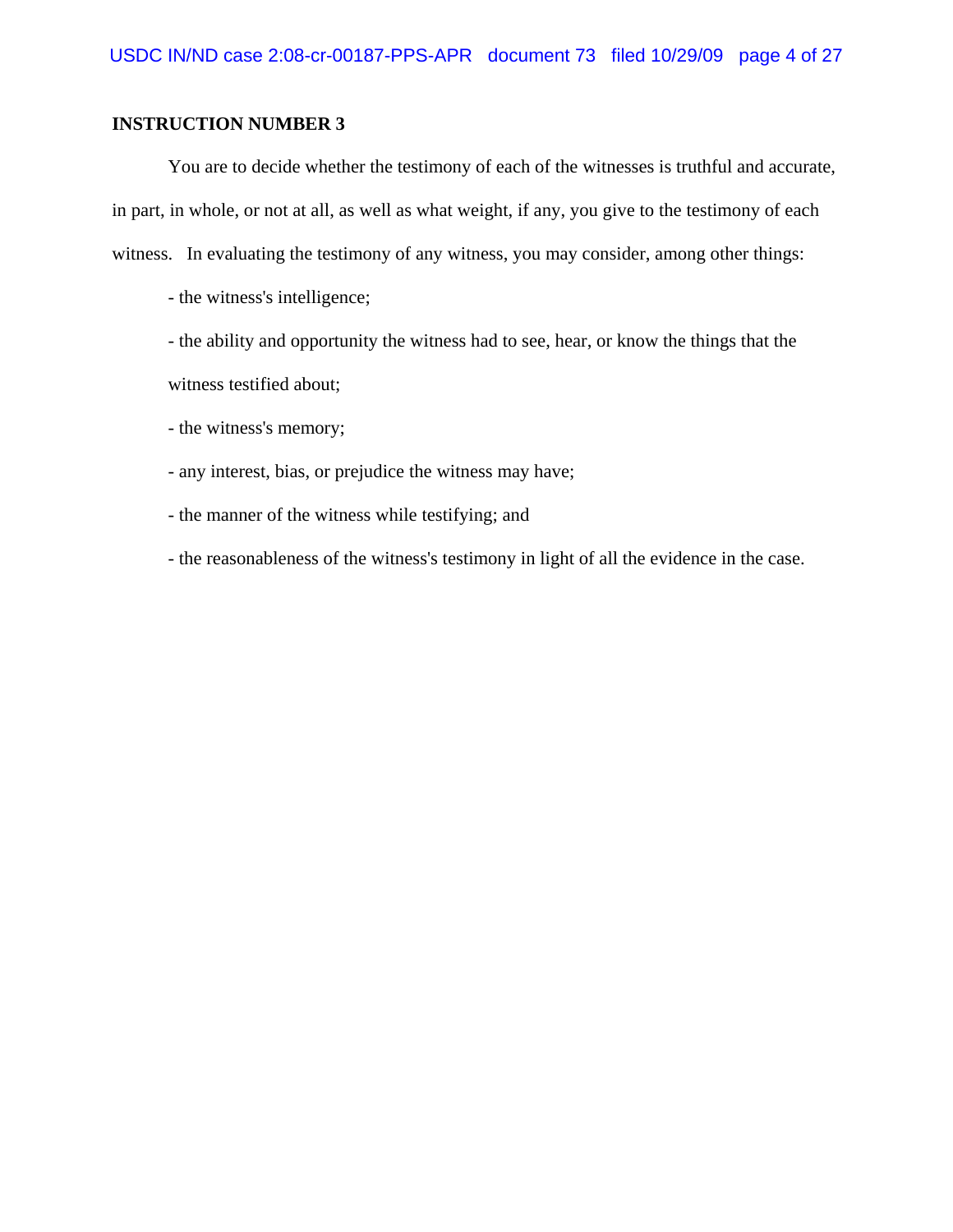You have heard testimony from Raphael Contreras, who received benefits from the government in connection with his cooperation, namely (a) the dismissal of a federal criminal complaint alleging a violation of narcotics laws; and (b) reimbursement for expenses he incurred while cooperating.

You may give his testimony such weight as you feel it deserves, keeping in mind that it must be considered with caution and great care.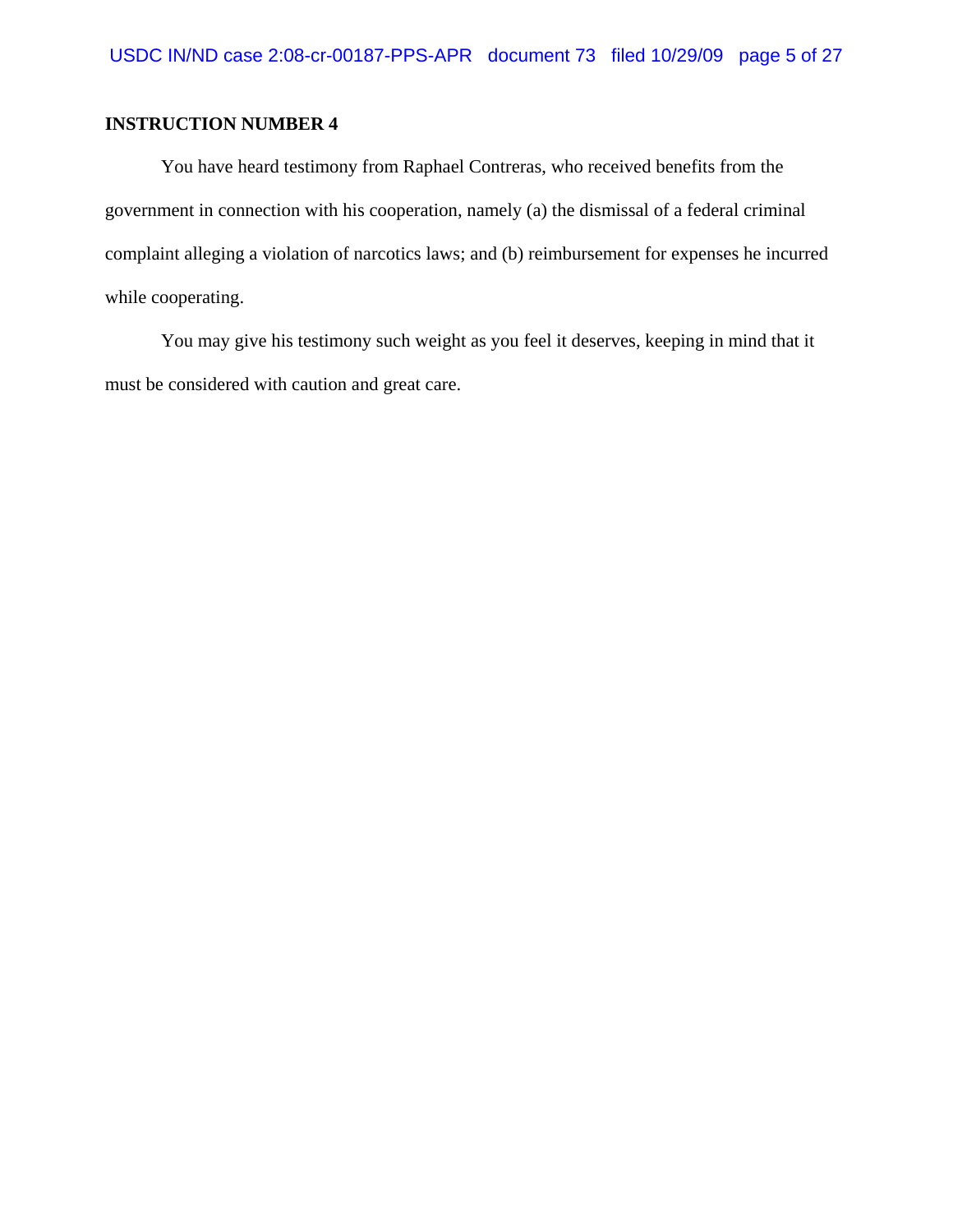You should use common sense in weighing the evidence and consider the evidence in light of your own observations in life.

In our lives, we often look at one fact and conclude from it that another fact exists. In law we call this "inference." A jury is allowed to make reasonable inferences. Any inferences you make must be reasonable and must be based on the evidence in the case.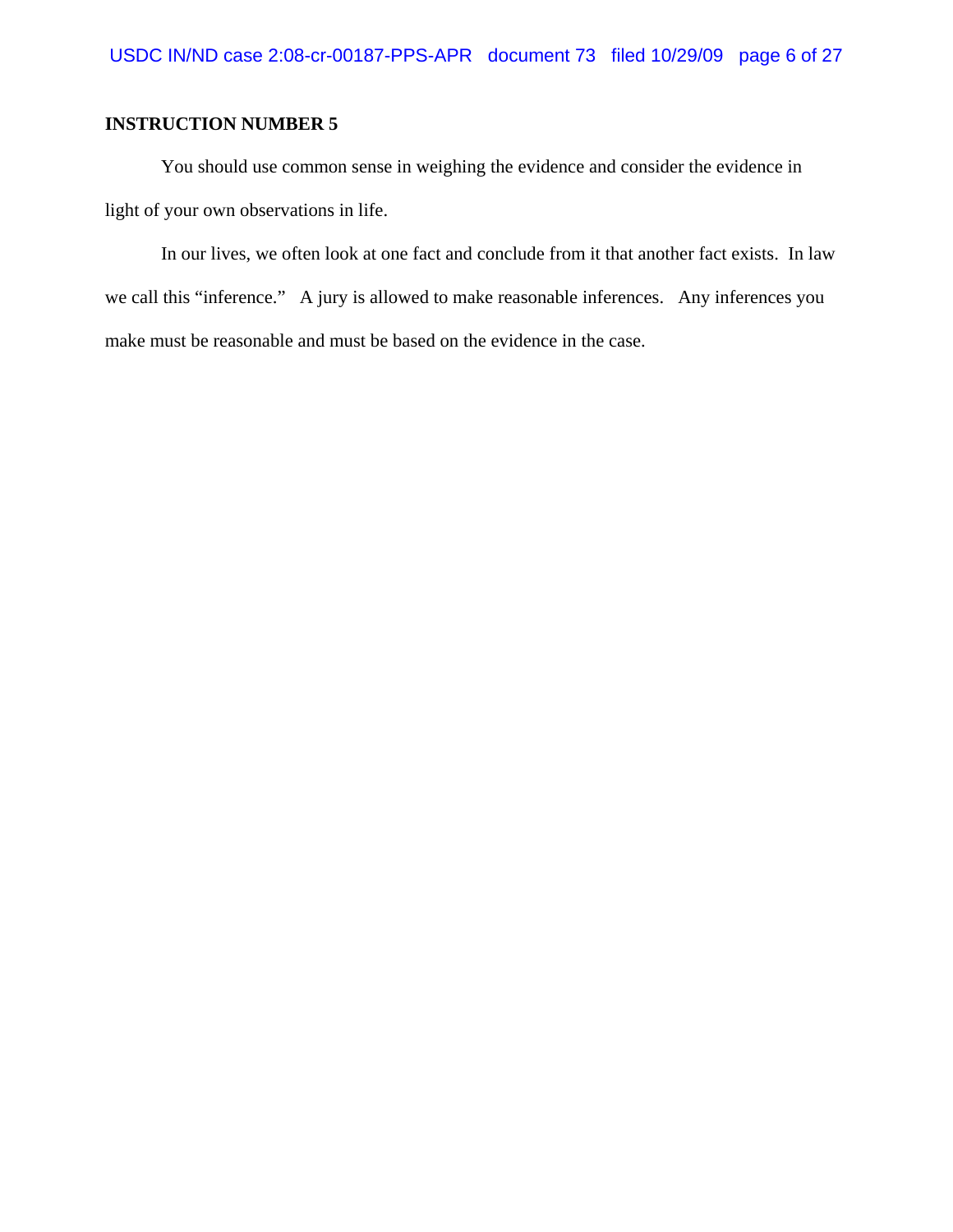Some of you have heard the phrases "circumstantial evidence" and "direct evidence." Direct evidence is the testimony of someone who claims to have personal knowledge of the commission of the crime which has been charged, such as an eyewitness. Circumstantial evidence is the proof of a series of facts which tend to show whether the defendant is guilty or not guilty. The law makes no distinction between the weight to be given either direct or circumstantial evidence. You should decide how much weight to give to any evidence. All the evidence in the case, including the circumstantial evidence, should be considered by you in reaching your verdict.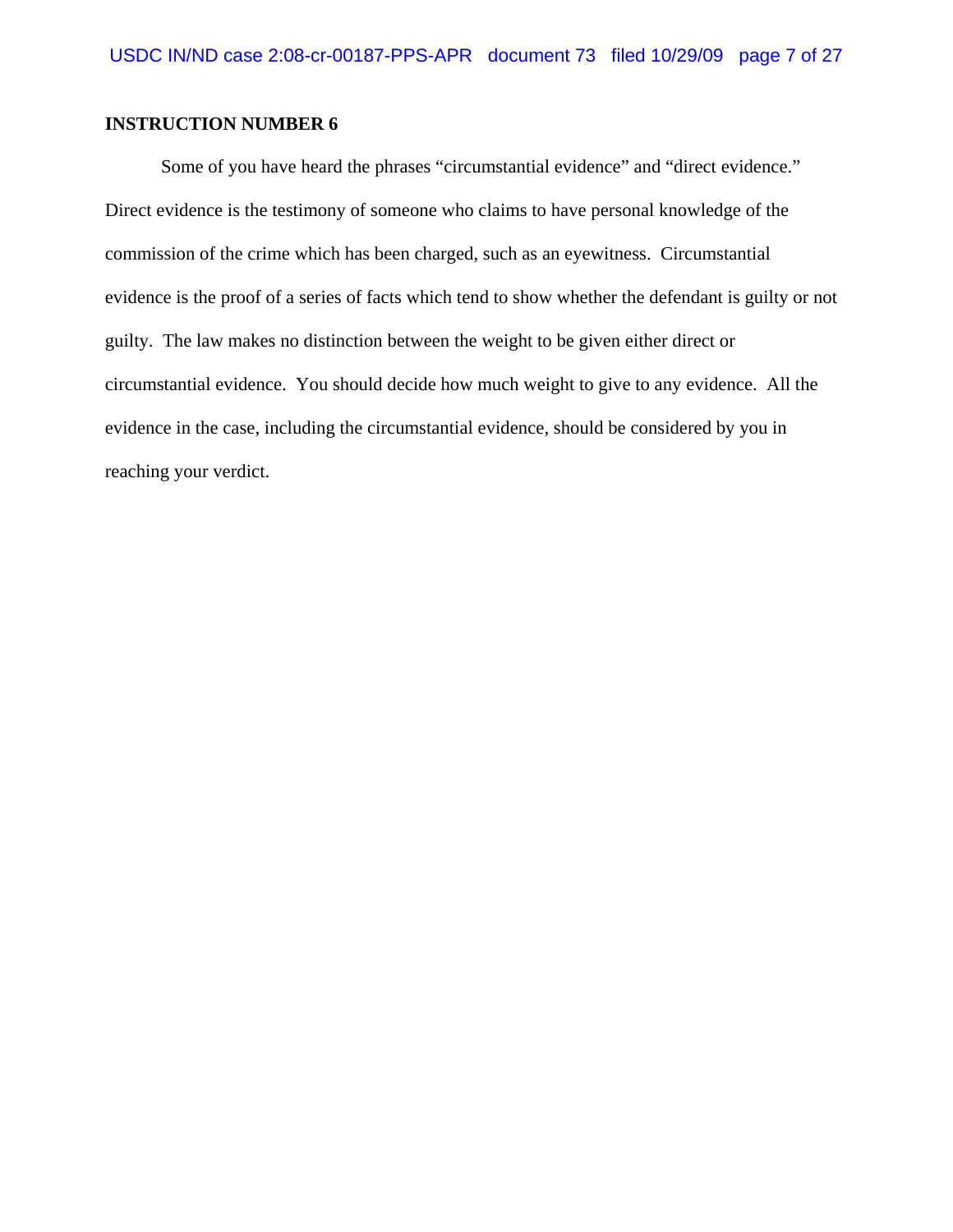Certain things are not evidence. I will list them for you:

First, testimony and exhibits that I struck from the record, or that I told you to disregard, are not evidence and must not be considered.

Second, anything that you may have seen or heard outside the courtroom is not evidence and must be entirely disregarded. This includes any press, radio, or television reports you may have seen or heard. Such reports are not evidence and your verdict must not be influenced in any way by such publicity.

Third, questions and objections by the lawyers are not evidence. Attorneys have a duty to object when they believe a question is improper. You should not be influenced by any objection or by my ruling on it.

Fourth, the lawyers' statements to you are not evidence. The purpose of these statements is to discuss the issues and the evidence. If the evidence as you remember it differs from what the lawyers said, your memory is what counts.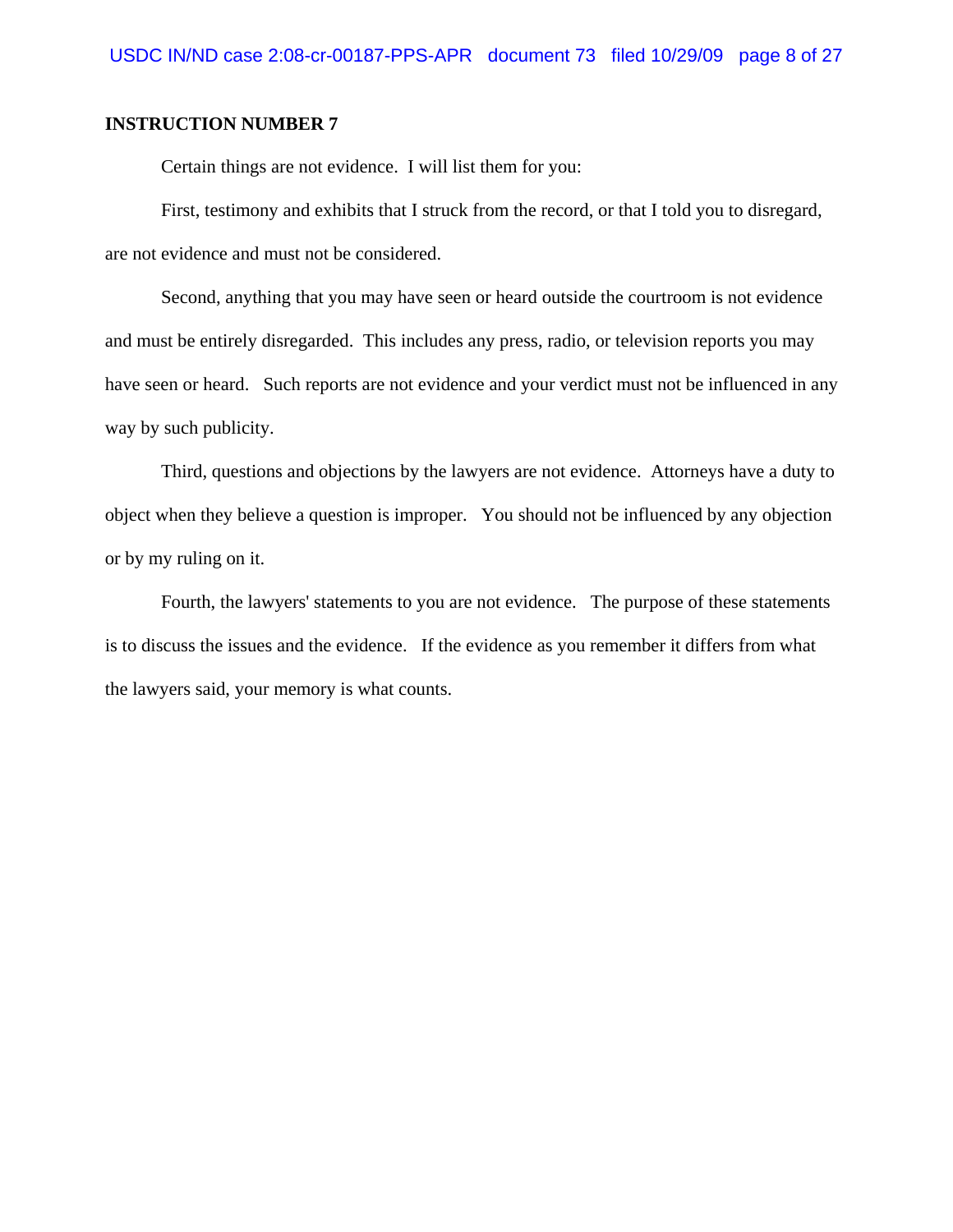You may find the testimony of one witness or a few witnesses more persuasive than the testimony of a larger number. You need not accept the testimony of the larger number of witnesses.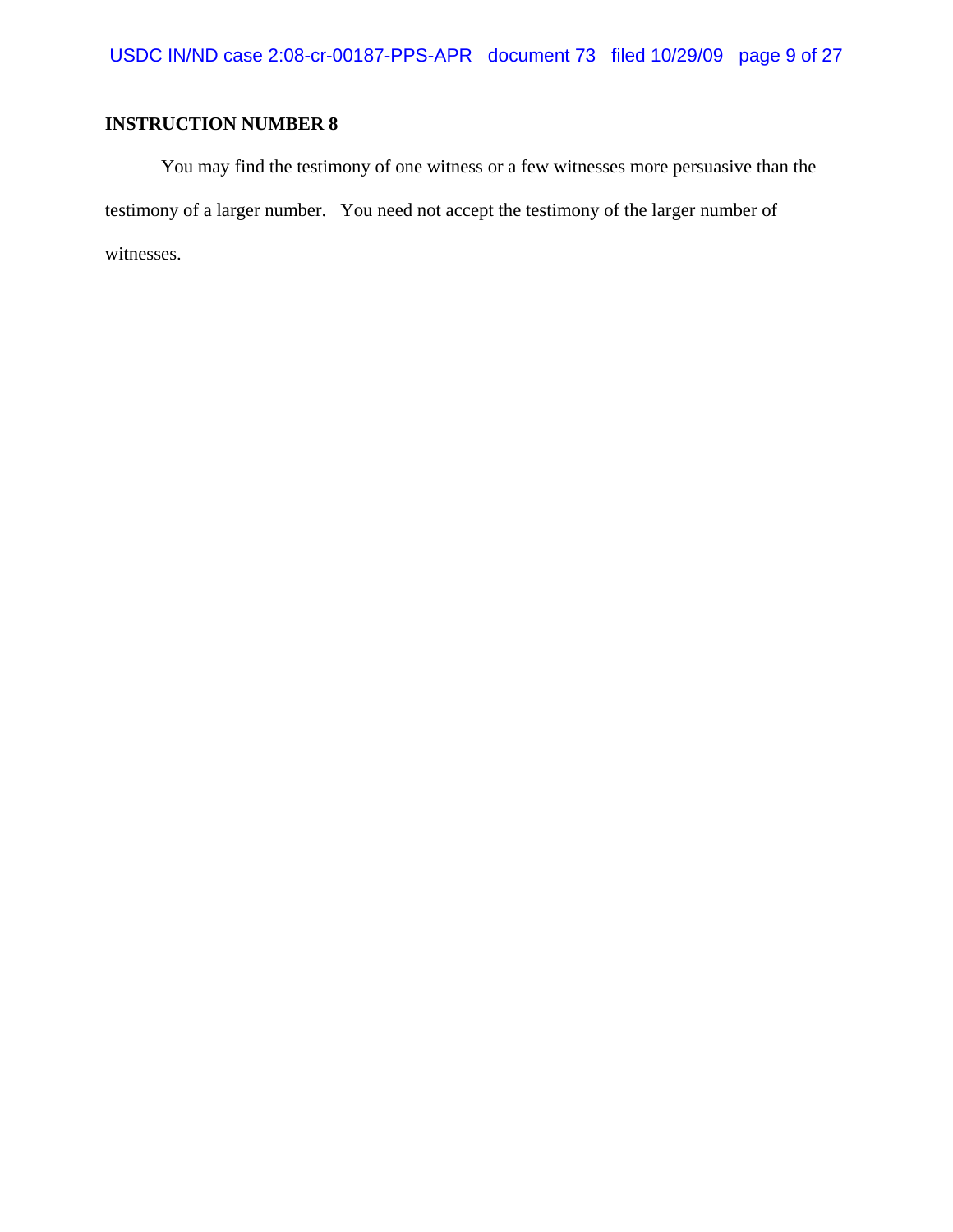The Superseding Indictment in this case is the formal method of accusing the defendant of an offense and placing the defendant on trial. It is not evidence against the defendant and does not create any inference of guilt.

The defendant is charged in the Superseding Indictment with one count of knowingly and intentionally attempting to distribute five hundred (500) grams or more of a mixture and substance containing a detectable amount of cocaine and one count of knowingly and intentionally possessing five hundred (500) grams or more of a mixture and substance containing a detectable amount of cocaine with the intent to distribute it. The defendant has pled not guilty to the charges.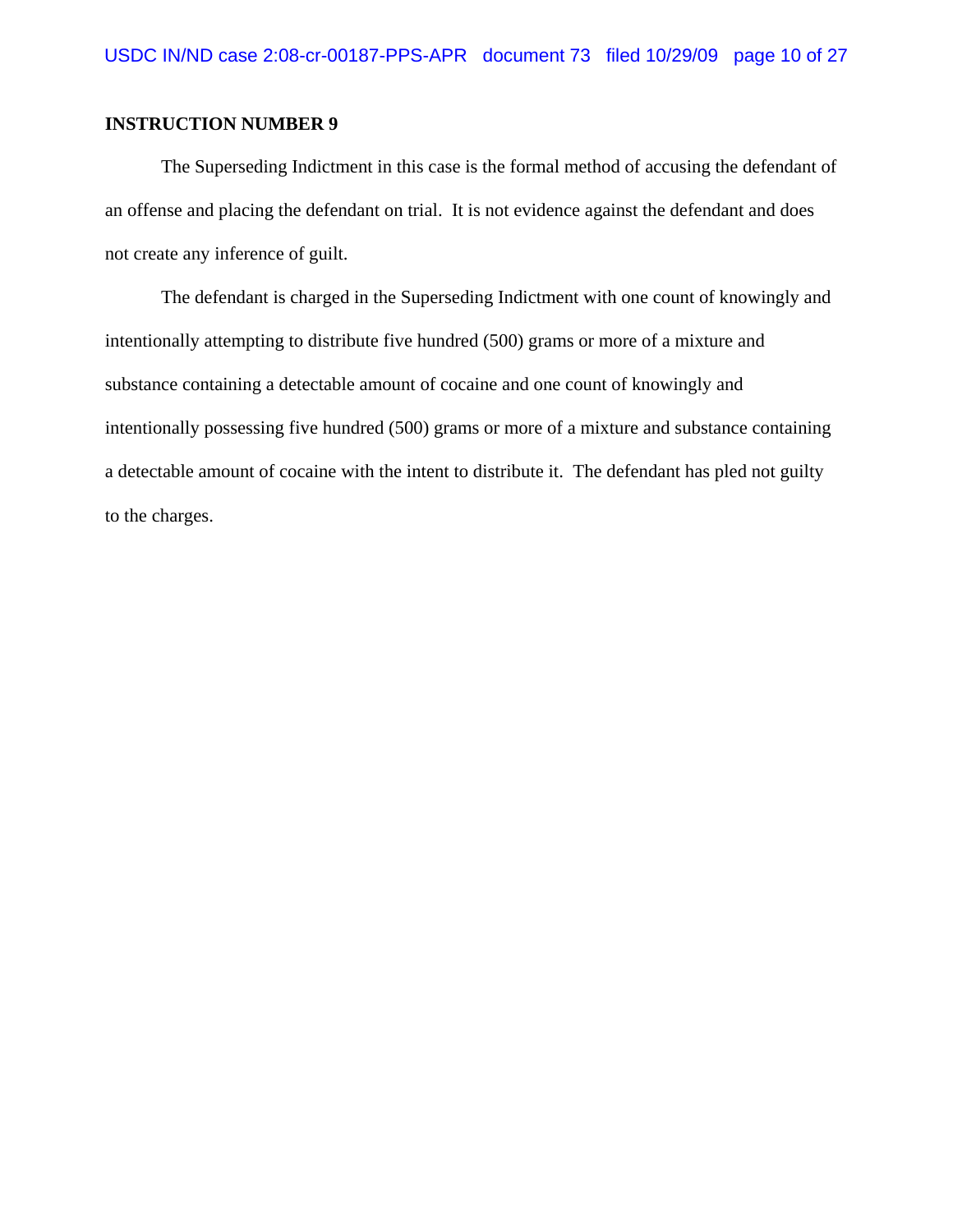The defendant is presumed to be innocent of each of the charges. This presumption continues during every stage of the trial and your deliberations on the verdict. It is not overcome unless from all the evidence in the case you are convinced beyond a reasonable doubt that the defendant is guilty as charged. The government has the burden of proving the guilt of the defendant beyond a reasonable doubt. This burden of proof stays with the government throughout the case. The defendant is never required to prove his innocence or to produce any evidence at all.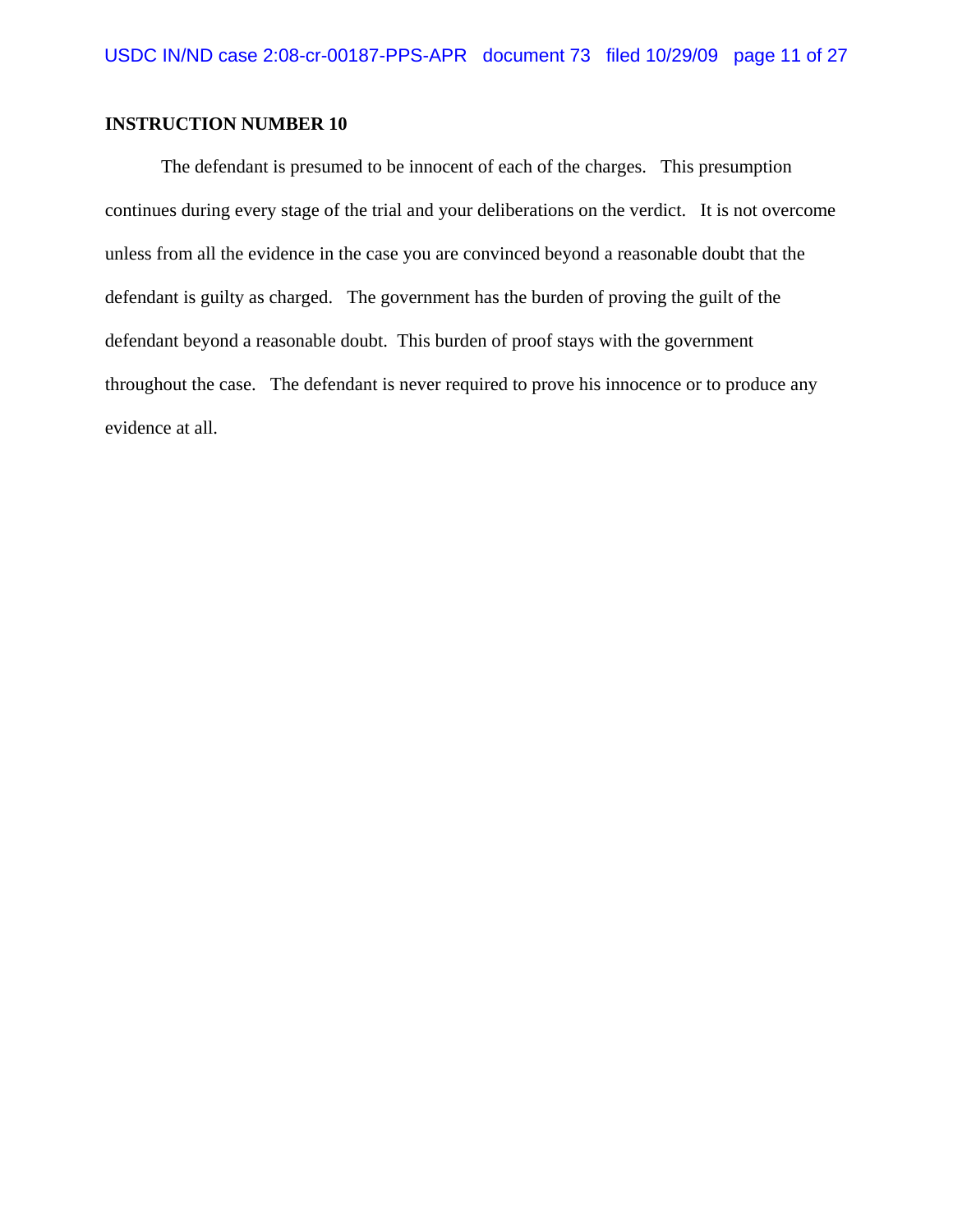The defendant has an absolute right not to testify. The fact that the defendant did not testify should not be considered by you in any way in arriving at your verdict.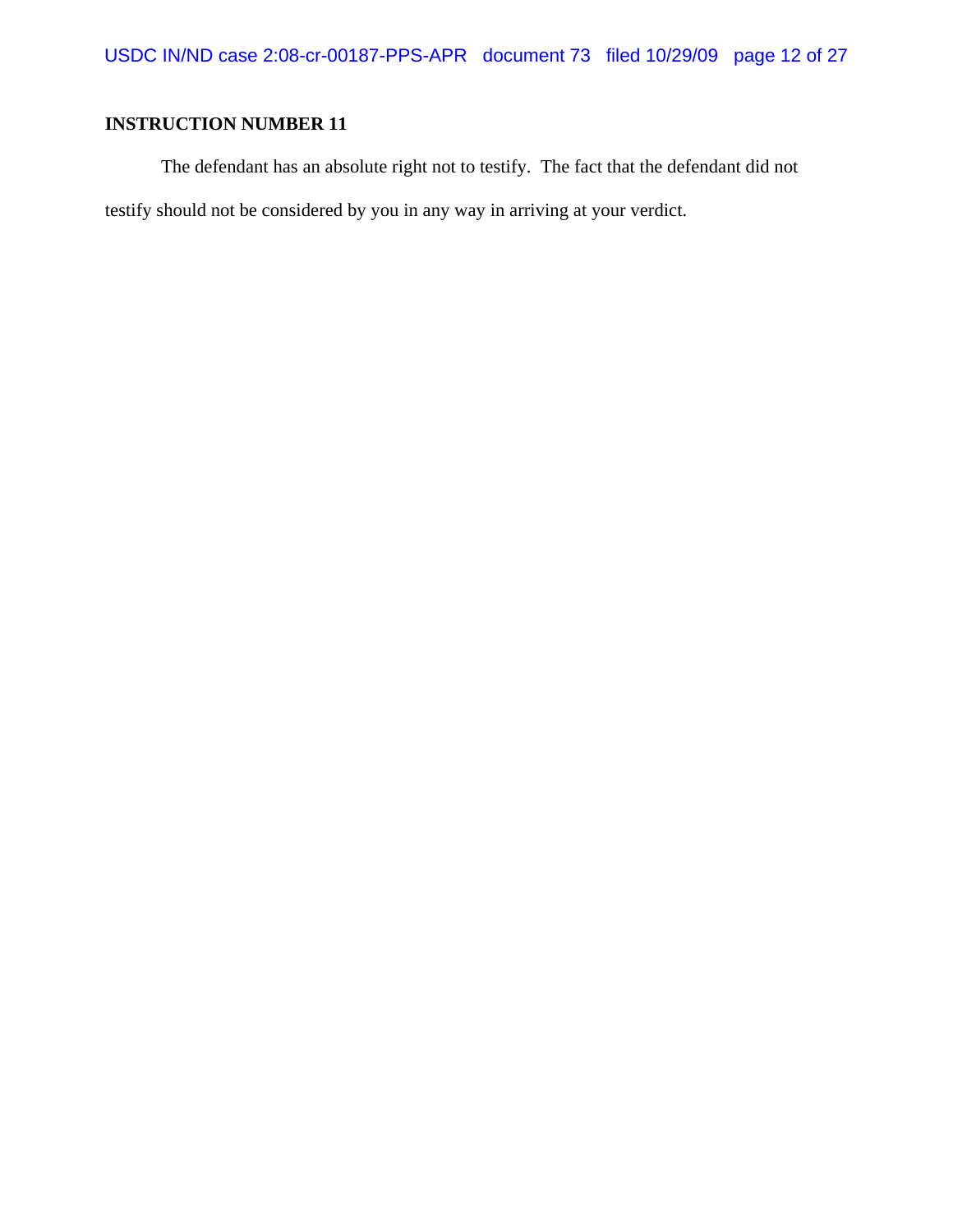You have heard witnesses give opinions about matters requiring special knowledge or skill. You should judge this testimony in the same way that you judge the testimony of any other witness. The fact that such a person has given an opinion does not mean that you are required to accept it. Give the testimony whatever weight you think it deserves, considering the reasons given for the opinion, the witness' qualifications, and all of the other evidence in the case.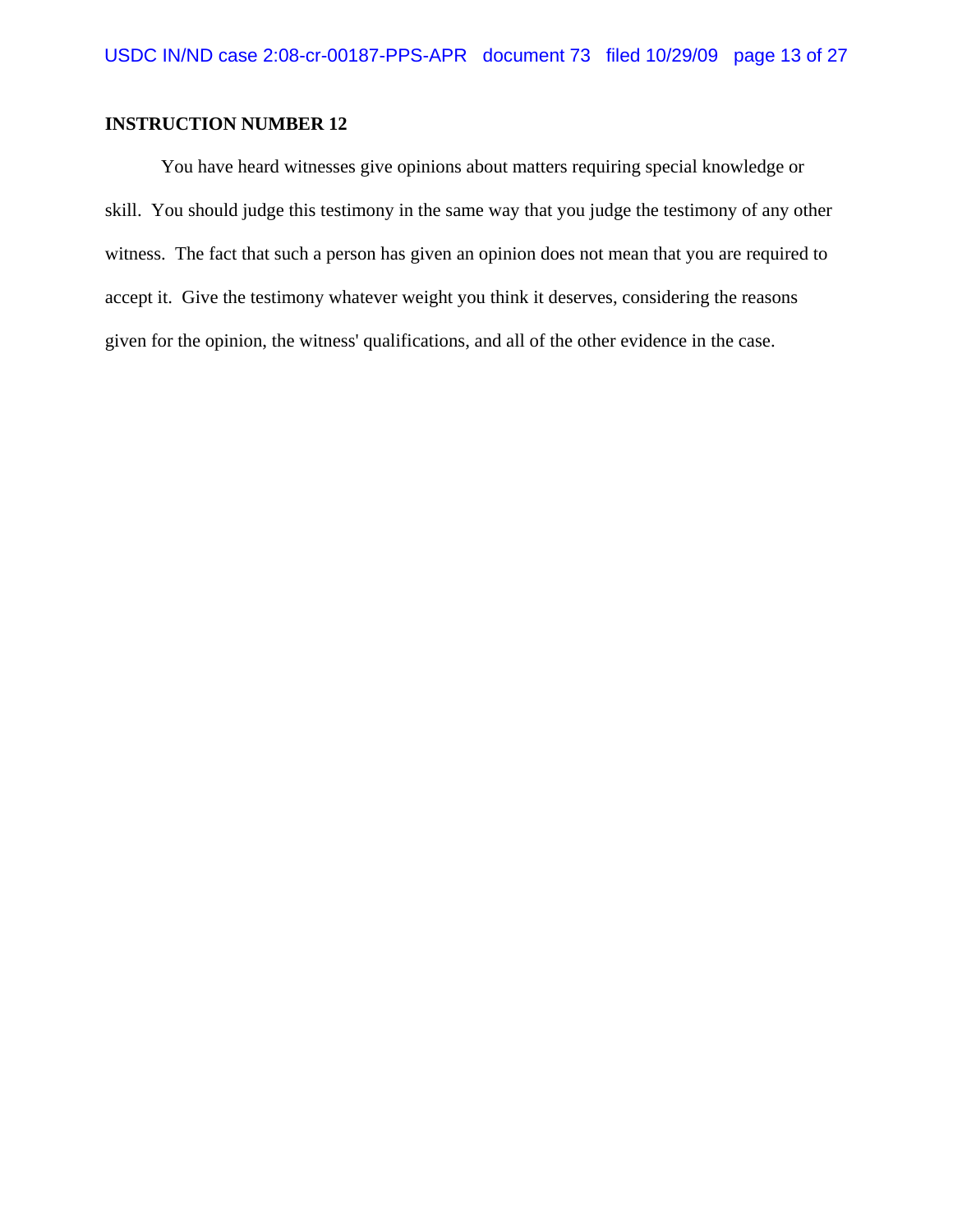Among the exhibits admitted during the trial were recordings that contained conversations in the Spanish language. You were also provided with English transcripts of those conversations. The transcripts were provided to you by the government so that you could consider the content of the conversations on the recordings.

Whether a transcript is an accurate translation, in whole or in part, is for you to decide. In considering whether a transcript accurately describes the meaning of a conversation, you should consider the testimony presented to you regarding how, and by whom, the transcript was made. You may consider the knowledge, training, and experience of the translator, as well as the nature of the conversation and the reasonableness of the translation in light of all the evidence in the case. You should not rely in any way on any knowledge you may have of the language spoken on the recording; your consideration of the transcripts should be based on the evidence introduced in the trial.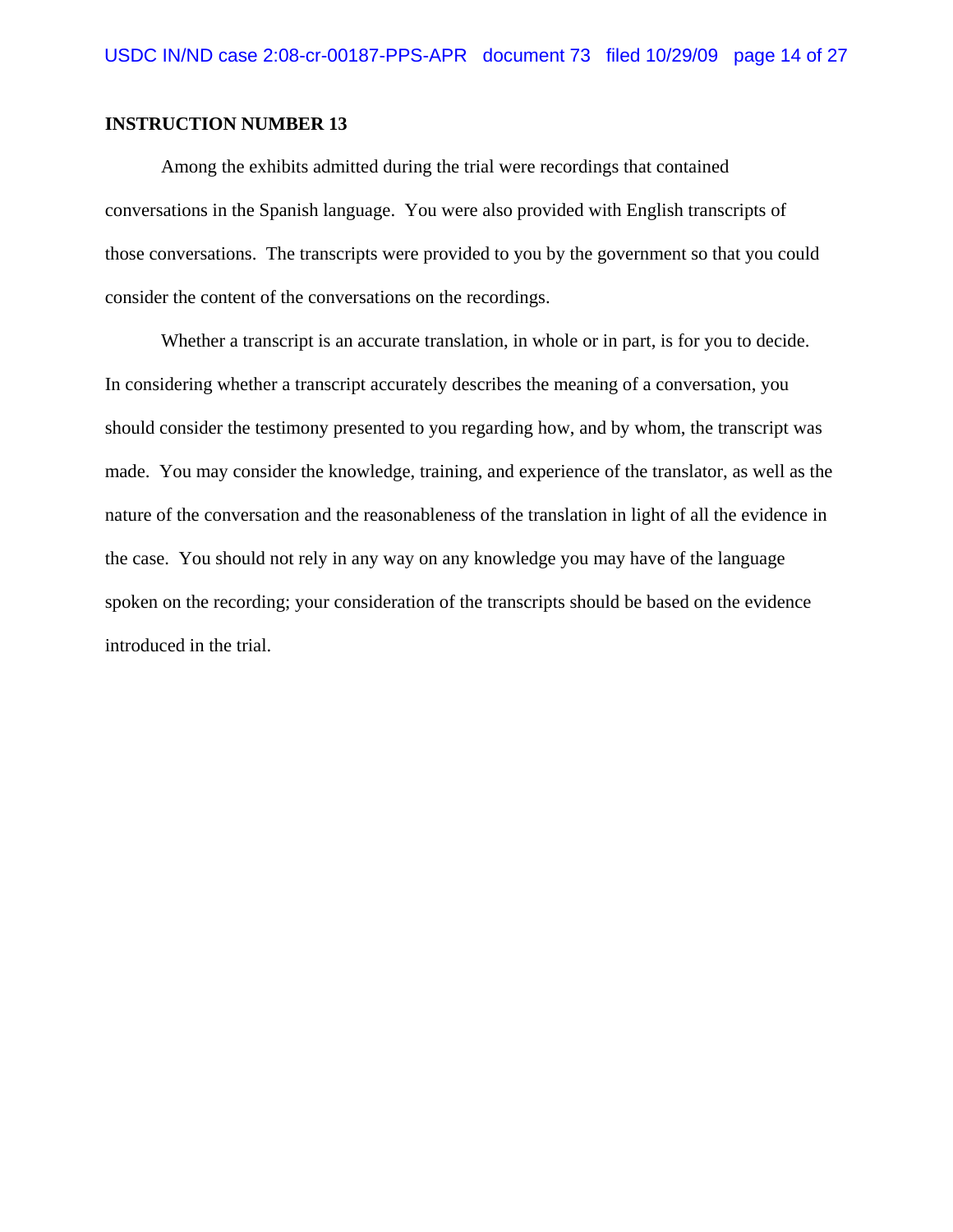The Superseding Indictment charges the defendant with violating Title 21, United States

Code, Sections 841(a)(1) and 846, which state, in part, as follows:

It shall be unlawful for any person knowingly or intentionally –

To distribute or possess with the intent to distribute a controlled substance, or attempt to

do so.

#### **INSTRUCTION NUMBER 15**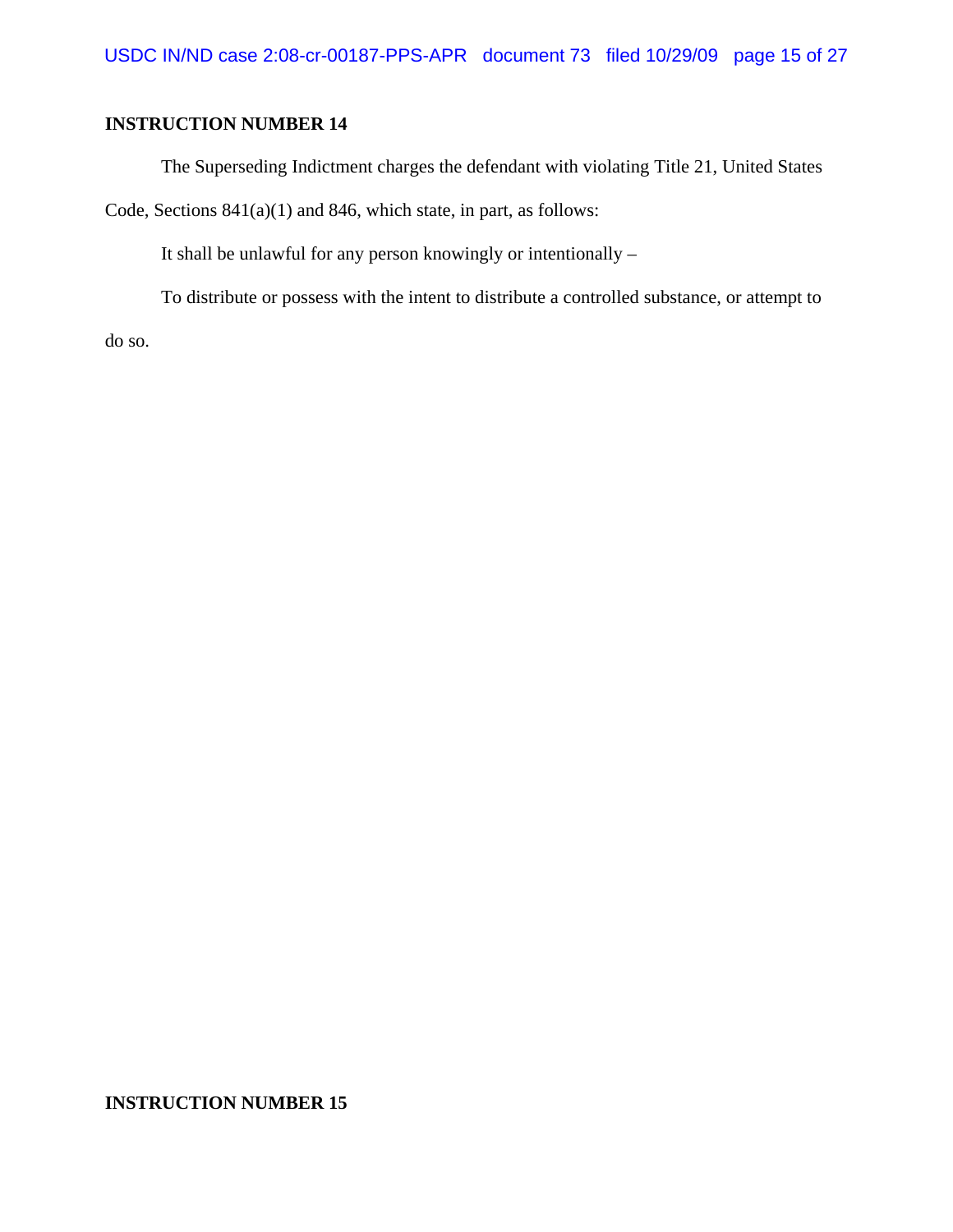To sustain the charge of attempting to distribute five hundred (500) grams or more of a mixture and substance containing a detectable amount of cocaine as charged in Count 1 of the Superseding Indictment, the government must prove the following propositions:

First, the defendant attempted to distribute five hundred grams or more of a mixture and substance containing a detectable amount of cocaine;

Second, the defendant did so knowingly or intentionally; and

Third, the defendant knew the substance was a controlled substance.

If you find from your consideration of all the evidence that each of these propositions has been proved beyond a reasonable doubt, then you should find the defendant guilty.

If, on the other hand, you find from your consideration of all the evidence that any one of these propositions has not been proved beyond a reasonable doubt, then you should find the defendant not guilty.

#### **INSTRUCTION NUMBER 16**

To "attempt" means that the defendant knowingly took a substantial step toward the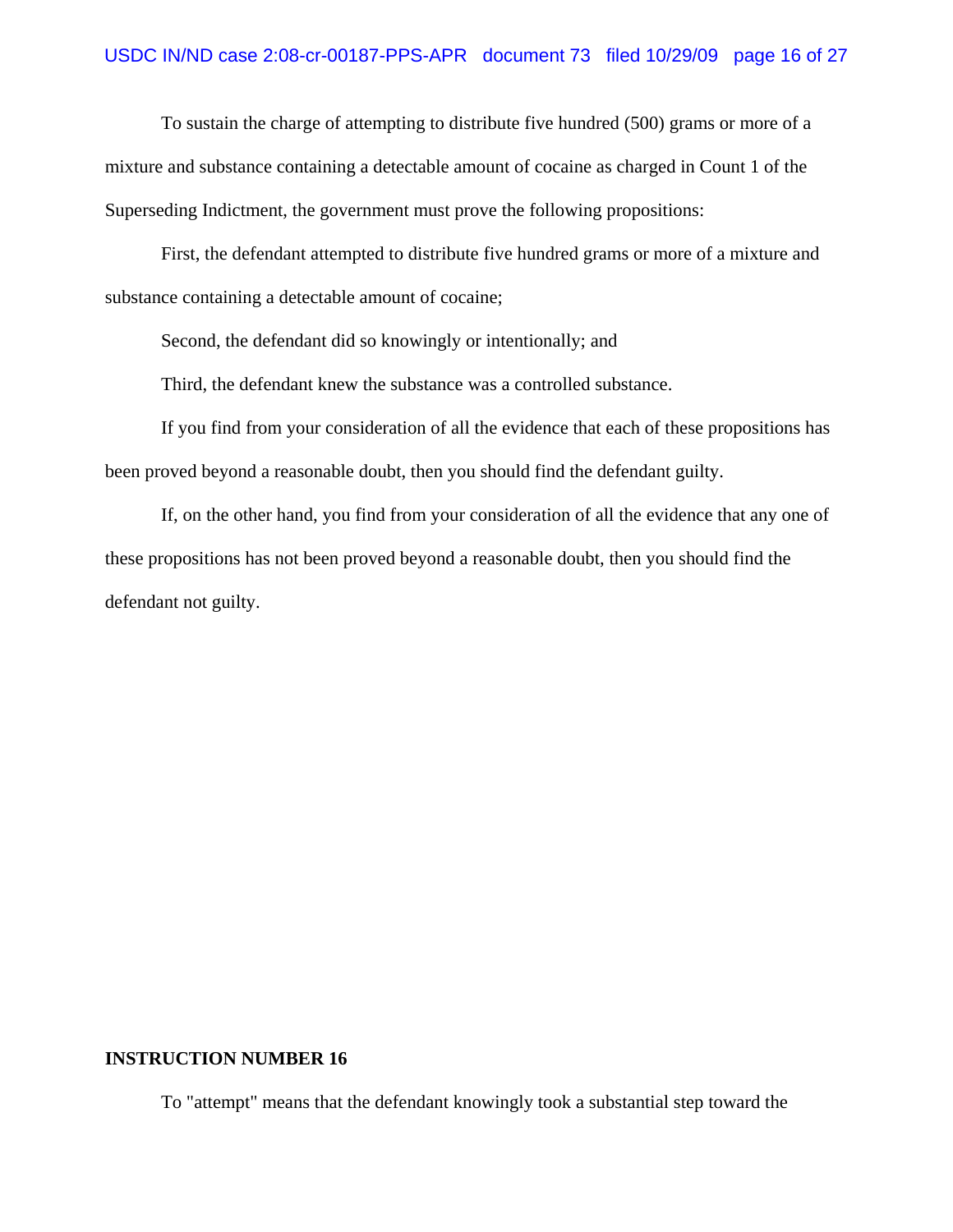commission of the offense with the intent to commit that offense.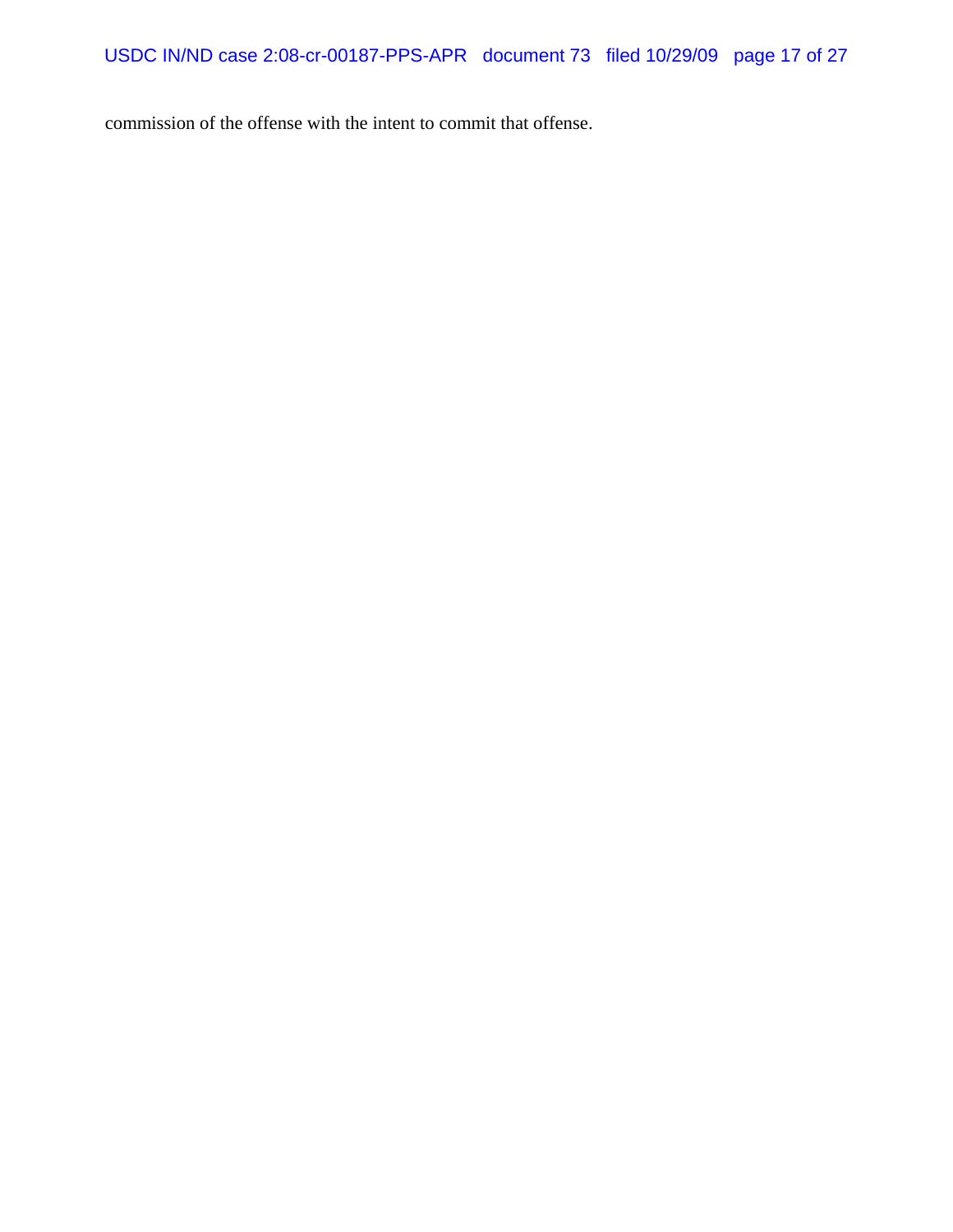Any person who knowingly aids, counsels, commands, induces or procures the commission of an offense may be found guilty of that offense. That person must knowingly associate with the criminal activity, participate in the activity, and try to make it succeed.

**INSTRUCTION NUMBER 18**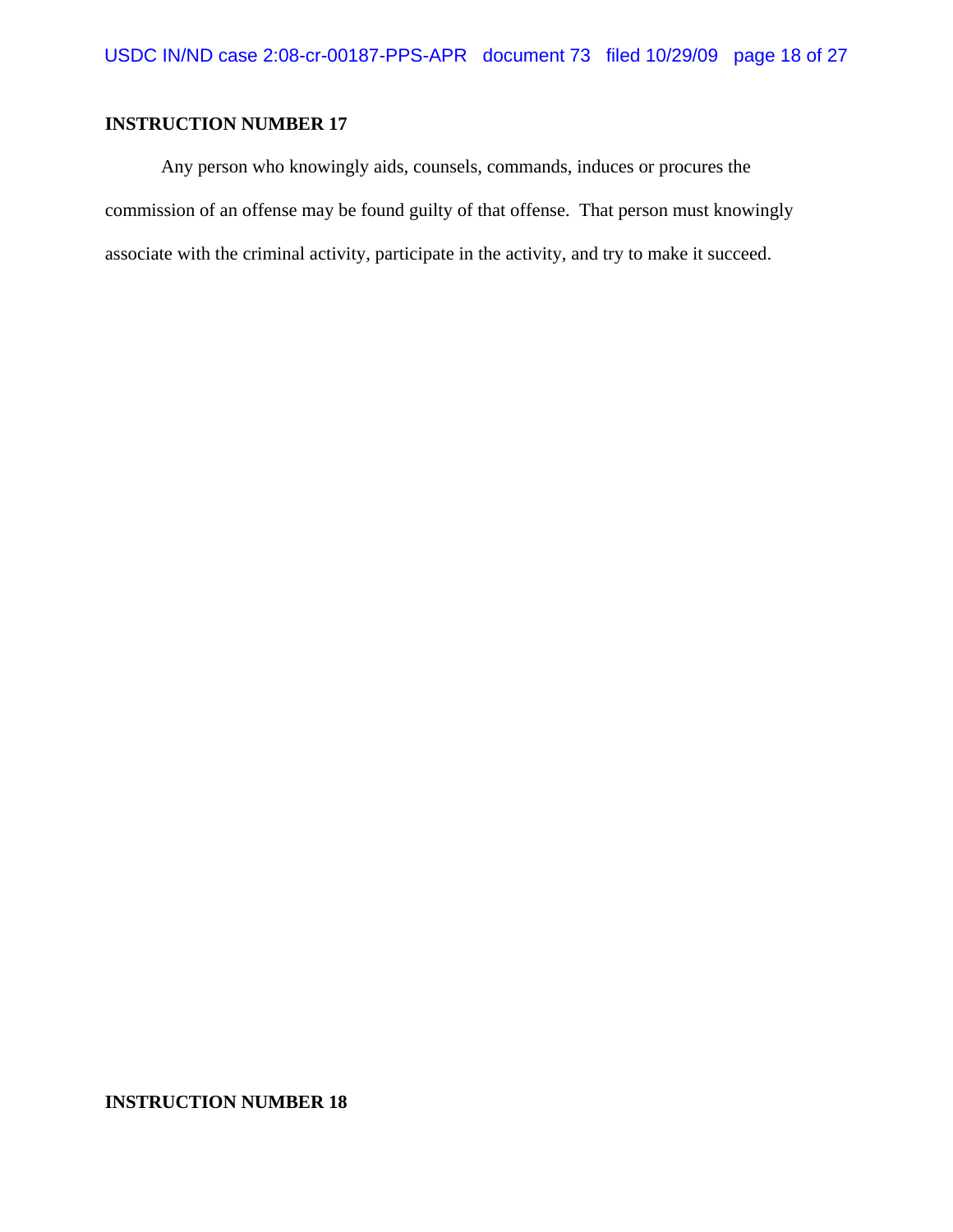USDC IN/ND case 2:08-cr-00187-PPS-APR document 73 filed 10/29/09 page 19 of 27

Distribution is the transfer or attempted transfer of possession from one person to

another.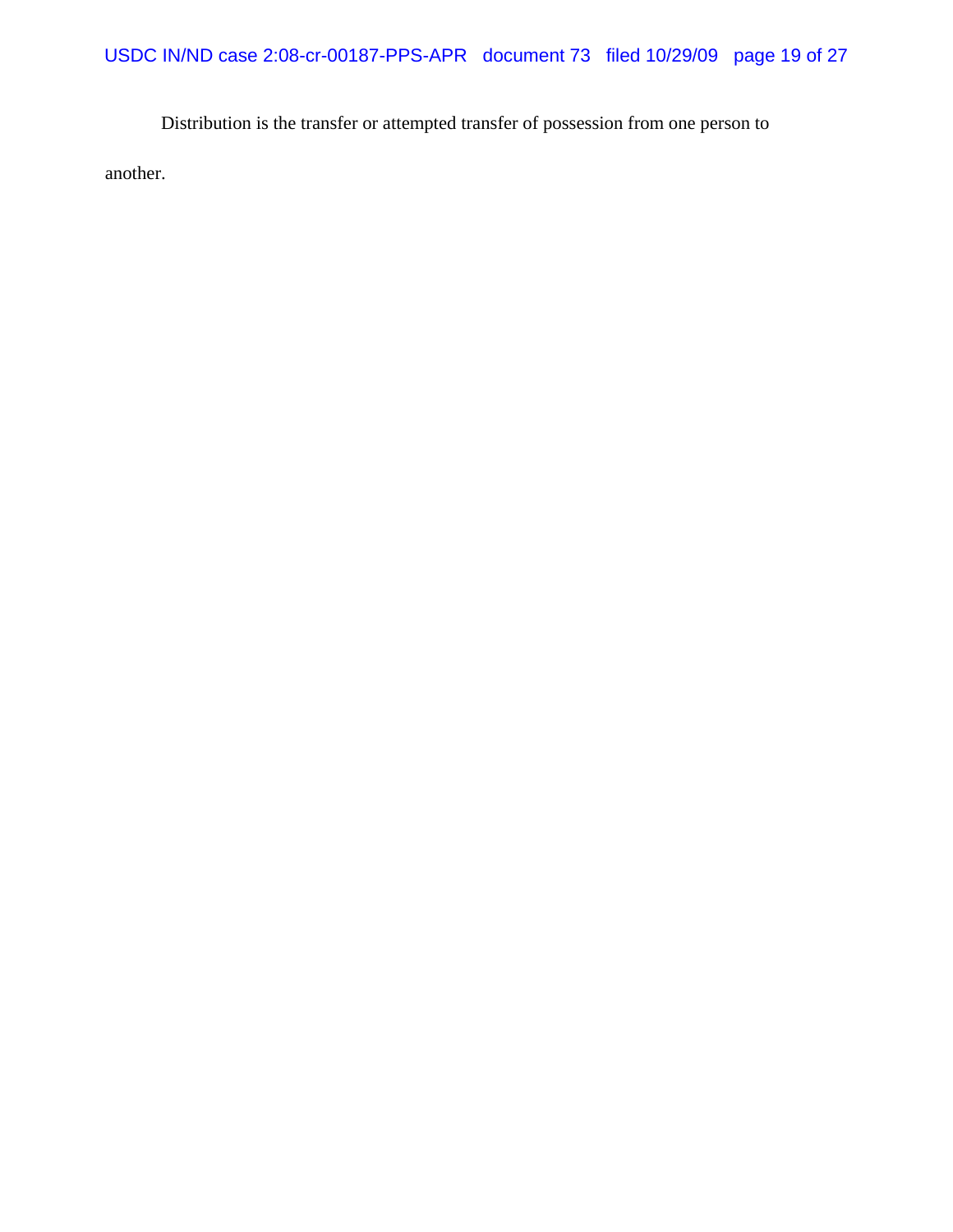When the word "knowingly" is used in these instructions, it means that the defendant realized what he was doing and was aware of the nature of his conduct, and did not act through ignorance, mistake or accident. Knowledge may be proved by the defendant's conduct, and by all the facts and circumstances surrounding the case.

#### **INSTRUCTION NUMBER 20**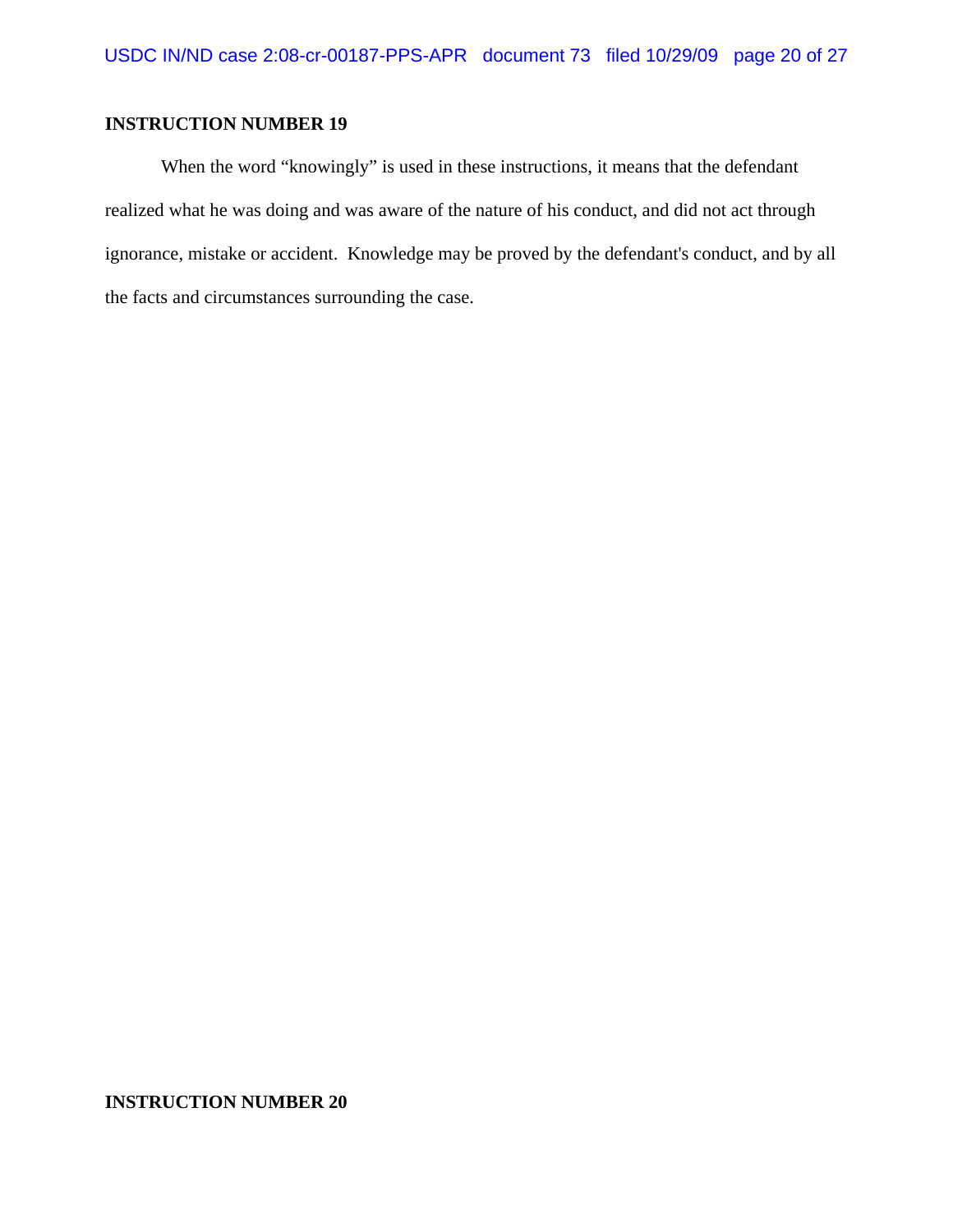To sustain the charge of possession of five hundred grams or more of a mixture and substance containing a detectable amount of cocaine with intent to distribute as Charged in Count 2 of the Superseding Indictment, the government must prove the following propositions:

First, the defendant knowingly or intentionally possessed five hundred grams or more of a mixture and substance containing a detectable amount of cocaine;

Second, the defendant possessed cocaine with the intent to deliver it to another person;

It does not matter whether the defendant knew the substance was cocaine. It is sufficient that the defendant knew that it was some kind of prohibited drug.

If you find from your consideration of all the evidence that each of these propositions has been proved beyond a reasonable doubt, then you should find the defendant guilty.

If, on the other hand, you find from your consideration of all the evidence that any one of these propositions has not been proved beyond a reasonable doubt, then you should find the defendant not guilty.

#### **INSTRUCTION NUMBER 21**

Possession of an object is the ability to control it. Possession may exist even when a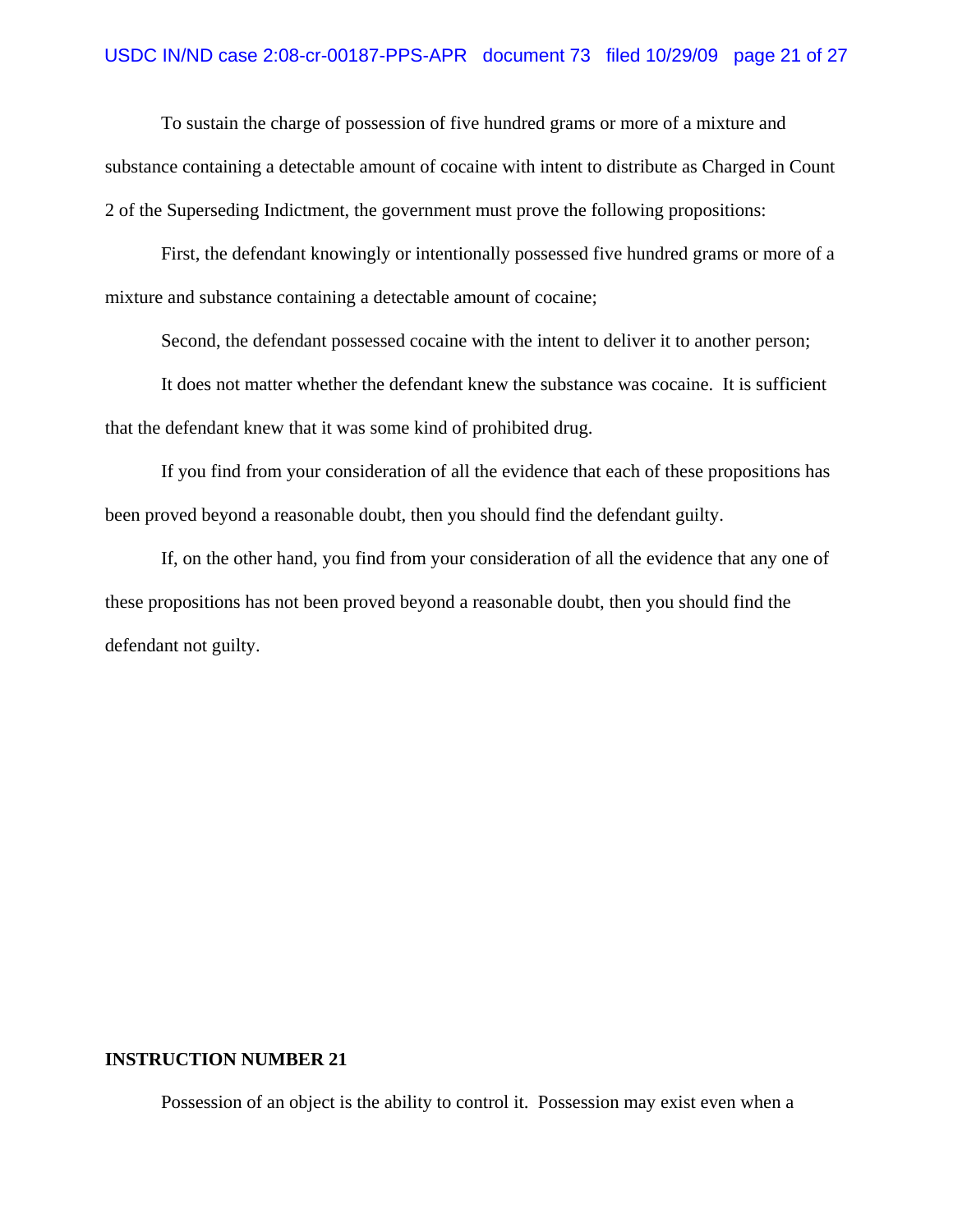person is not in physical contact with the object, but knowingly has the power and intention to exercise direction and control over it, either directly or through others.

#### **INSTRUCTION NUMBER 22**

You are instructed that cocaine is a controlled substance.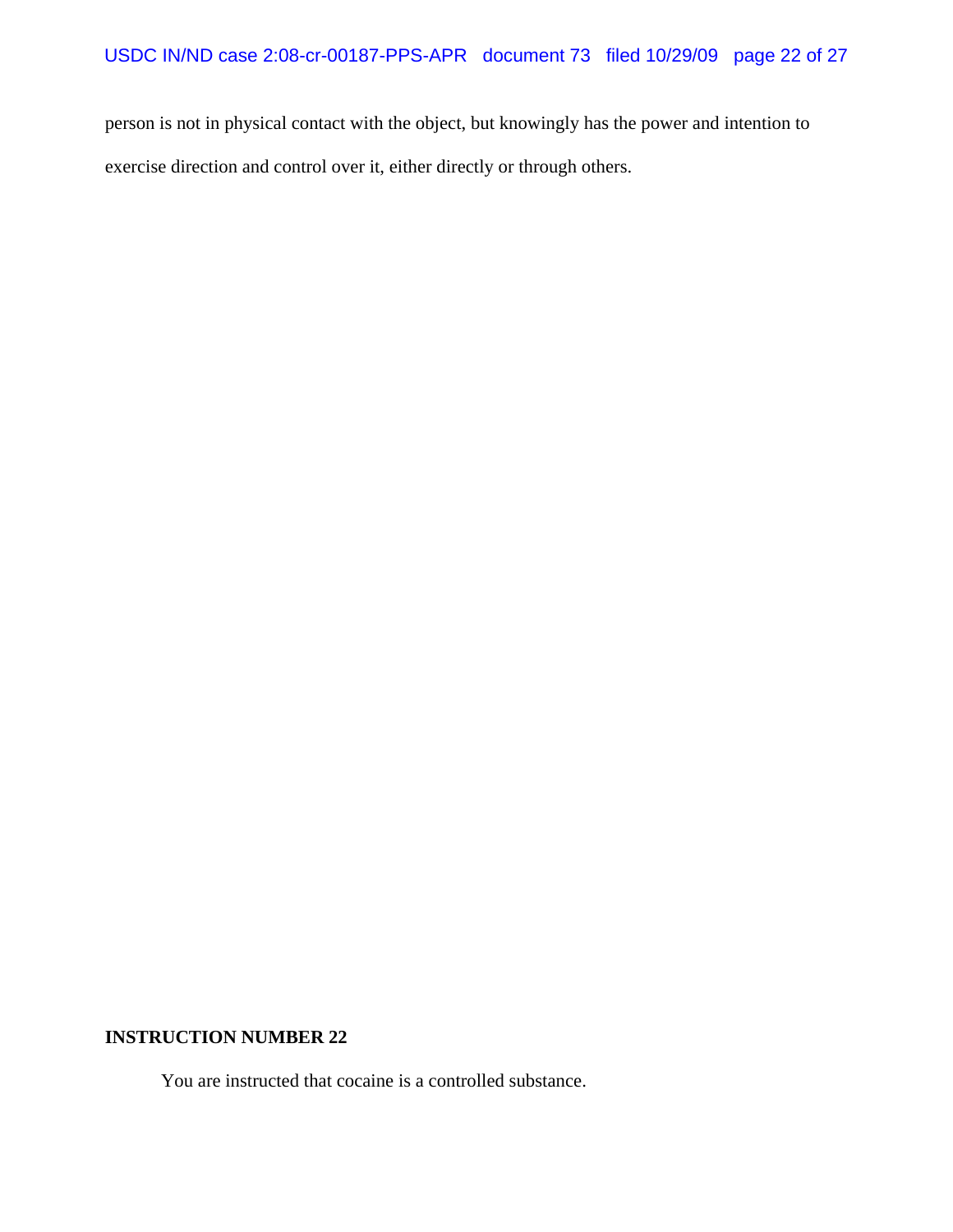USDC IN/ND case 2:08-cr-00187-PPS-APR document 73 filed 10/29/09 page 23 of 27

### **INSTRUCTION NUMBER 23**

Upon retiring to the jury room, select one of your number as your foreperson. The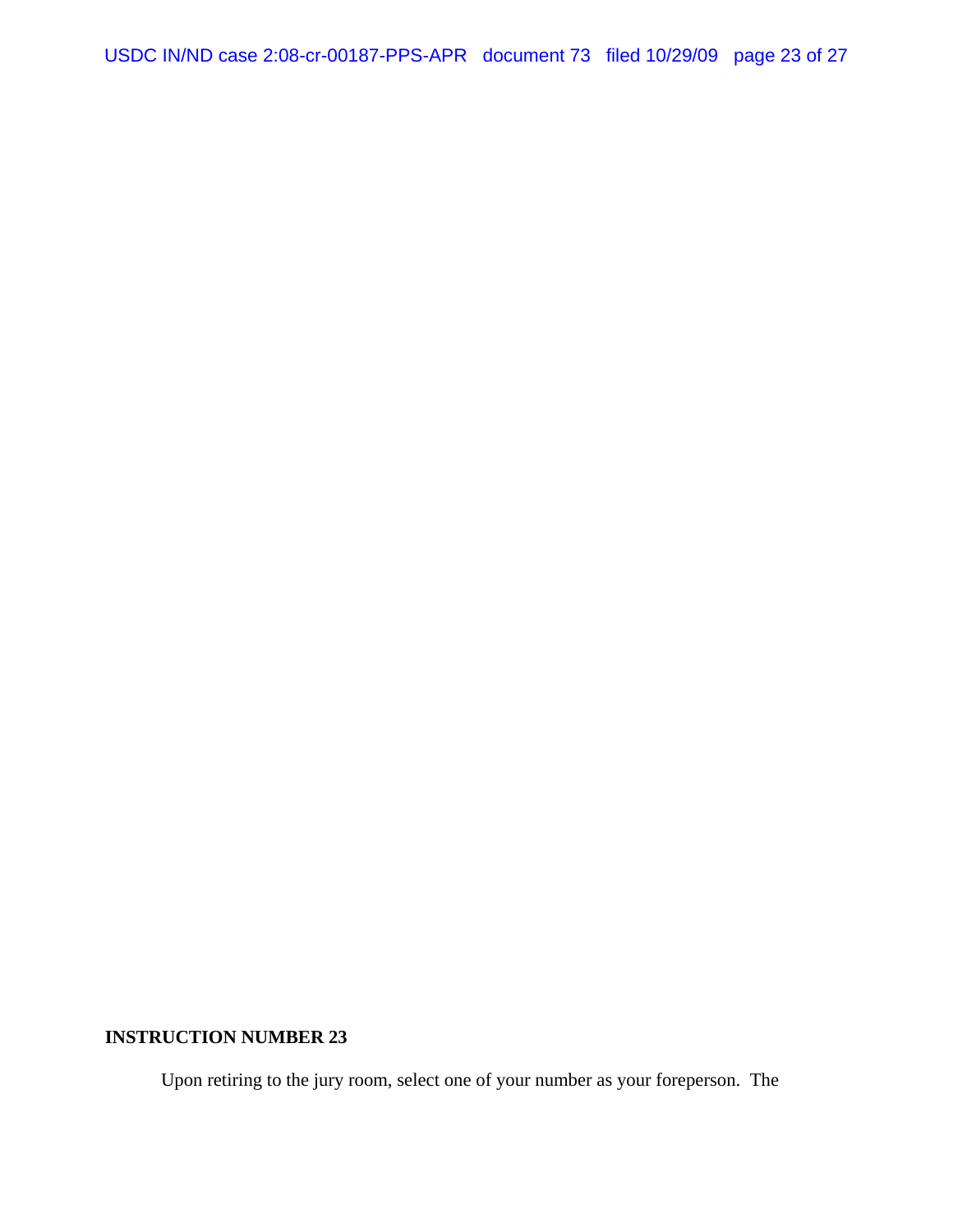foreperson will preside over your deliberations and will be your representative here in court.

Forms of verdict have been prepared for you.

[Forms of verdict read.]

Take these forms to the jury room, and when you have reached unanimous agreement on

the verdict, your foreperson will fill in and date the appropriate form, and each of you will sign it.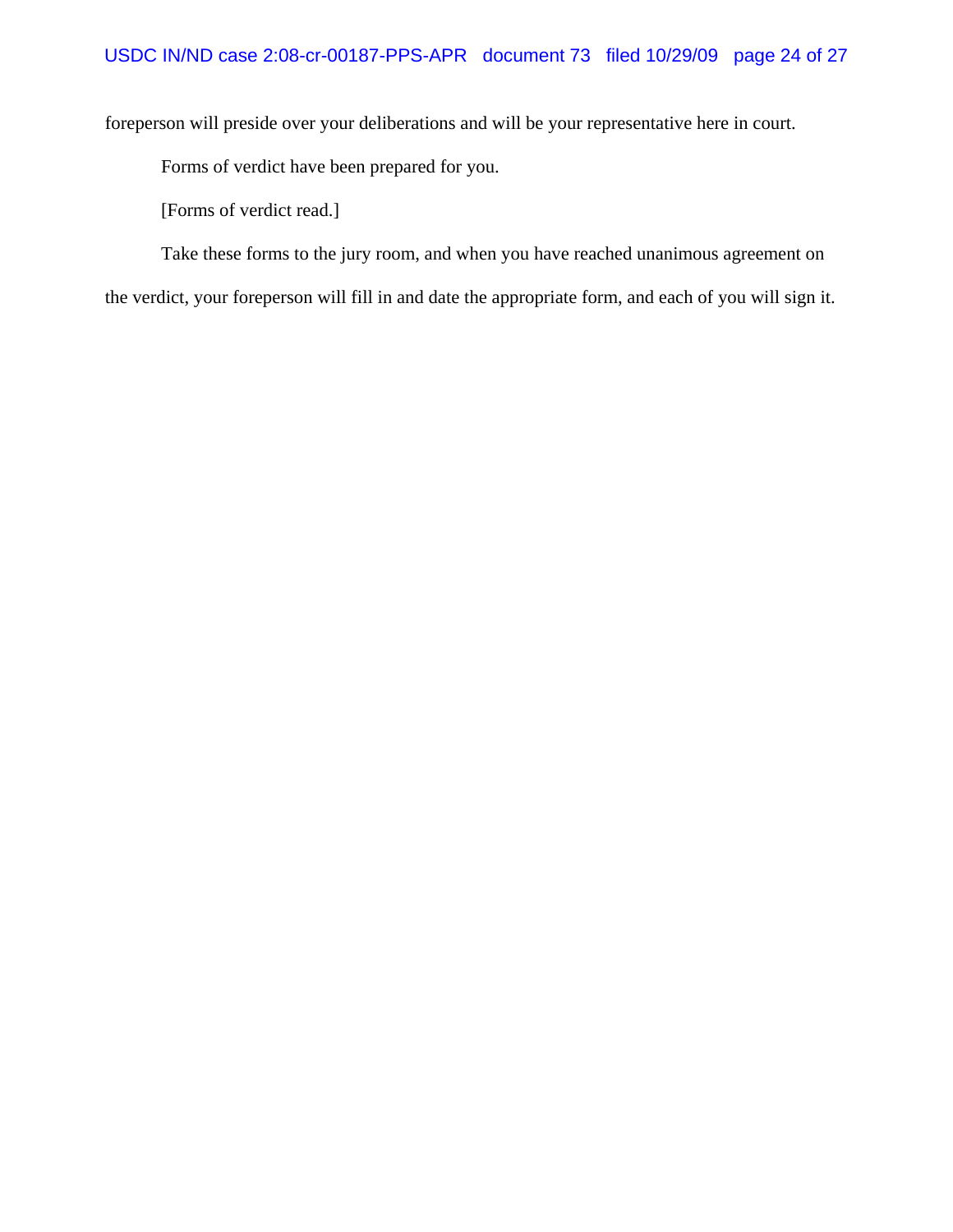Each count of the Superceding Indictment charges the defendant with having committed a separate offense.

Each count and the evidence relating to it should be considered separately, and a separate verdict should be returned as to each count. Your verdict of guilty or not guilty of an offense charged in one count should not control your decision as to any other count.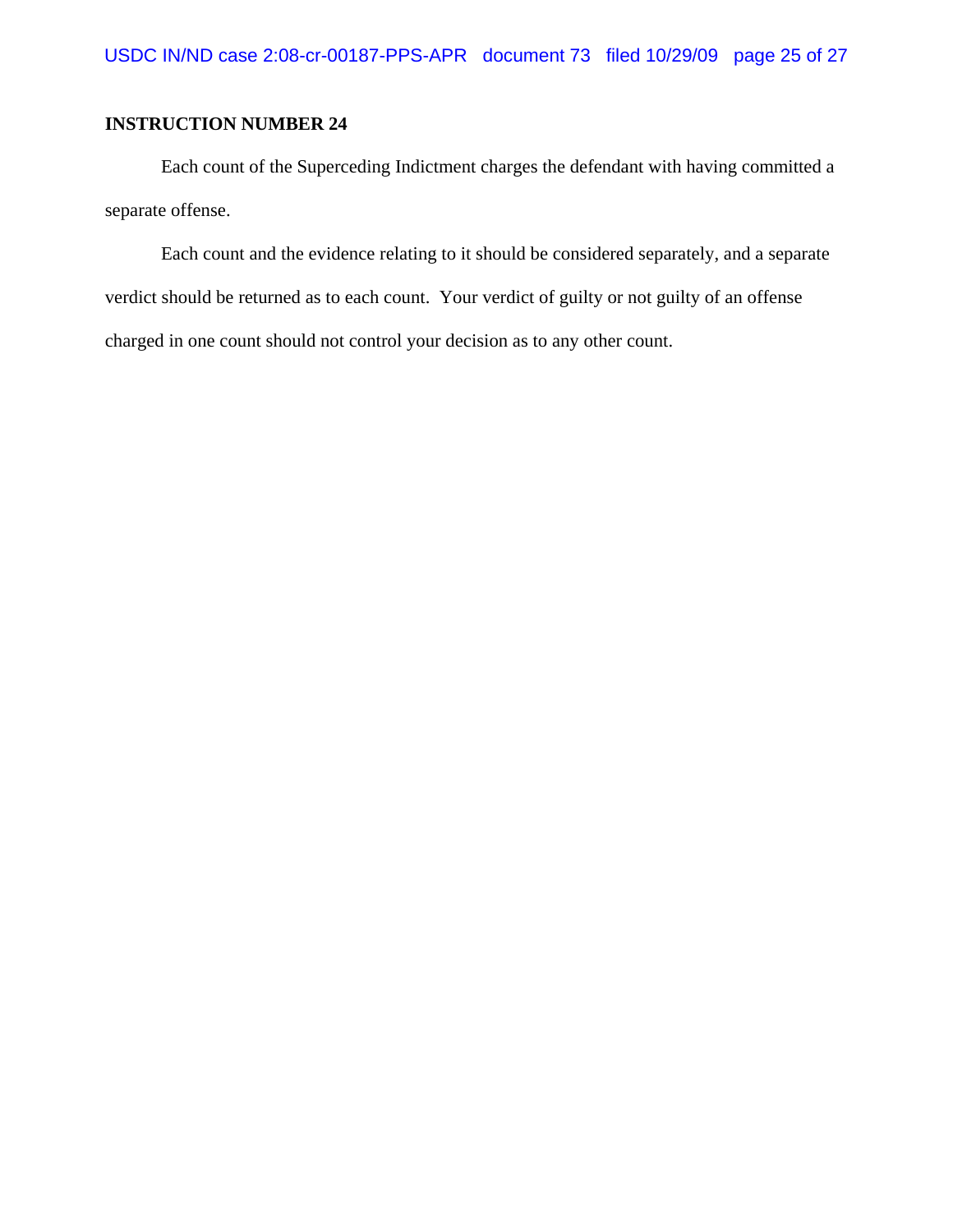I do not anticipate that you will need to communicate with me. If you do, however, the only proper way is in writing, signed by the foreperson, or if he or she is unwilling to do so, by some other juror, and given to the marshal.